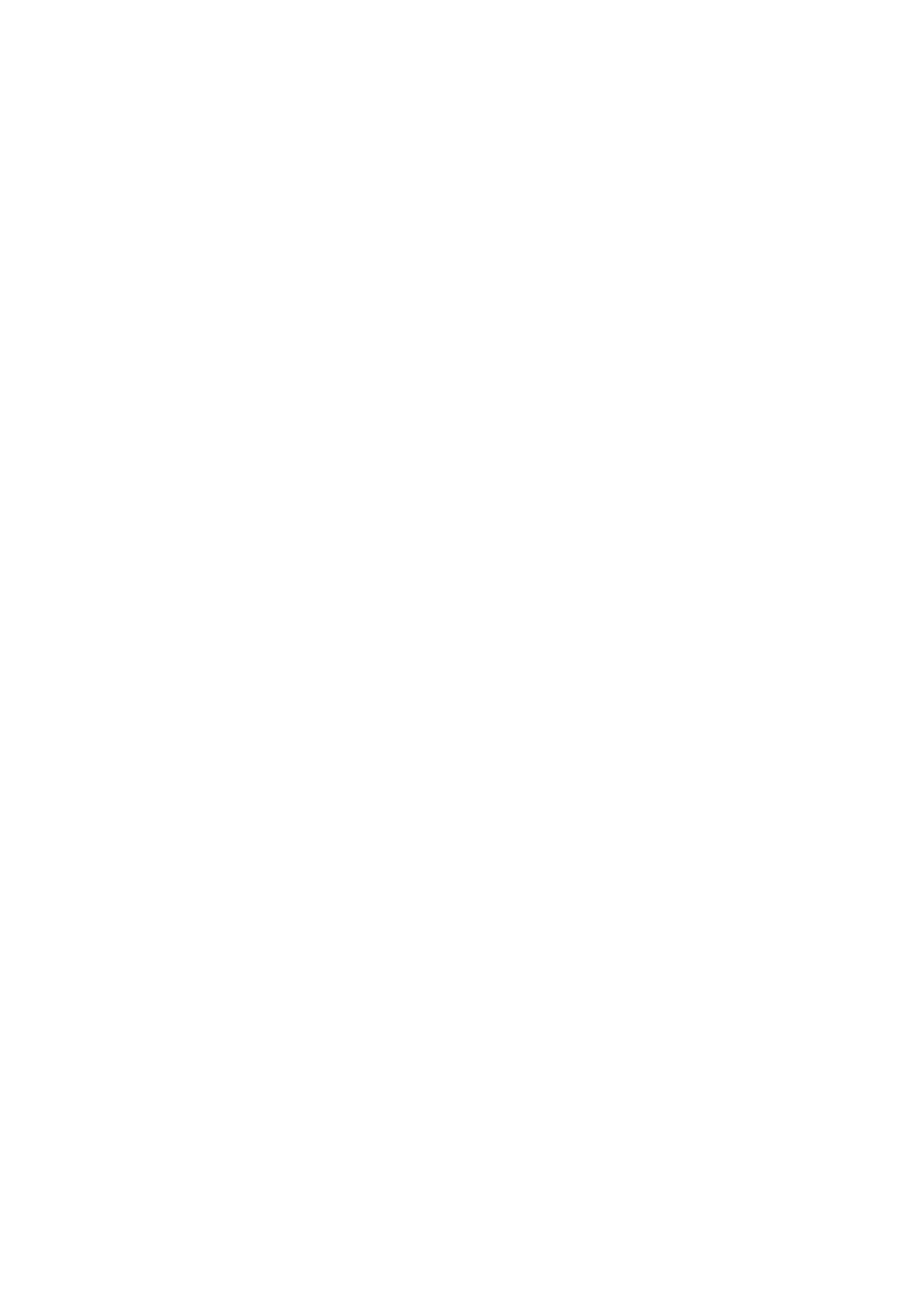

### **1 Welcome**

Member Peo led the meeting in prayer.

### **2 Apologies**

There were no apologies.

# **3 Declaration of Interest**

There were no declarations of interest.

# **4 Māngere-Ōtāhuhu Local Board consultation feedback and input into the Annual Budget 2022/2023**

The feedback on the regional topics to the proposed Annual Budget 2022-2023 and the advocacy initiatives will be tabled at the meeting.

A copy has been placed on the official minutes and is available on the Auckland Council website as a minute attachment.

Resolution number MO/2022/56

MOVED by Deputy Chairperson N Bakulich, seconded by Member P Peo:

#### **That the Māngere-Ōtāhuhu Local Board:**

- **a) receive consultation feedback on the proposed Māngere-Ōtāhuhu Local Board priorities and activities for 2022/2023 as provided in attachment A**
- **b) receive consultation feedback on regional topics in the Annual Budget 2022/2023 from people and organisations based in the Māngere-Ōtāhuhu Local Board area as provided in attachment A**
- **c) request that the wording in LTP discrete line to remediate the Māngere town centre canopy be slightly amended to "remediate the Māngere Town Centre canopy and any surrounding amenities", as the board may need to address other emerging issues in the town centre along with the canopy**
- **d) adopt the document tabled at the meeting and included in the minutes as attachment B as the board's advocacy initiatives for the Annual Budget and input on regional topics in the proposed Annual Budget 2022/2023 to the Governing Body**
- **e) request the Governing Body works closely with local boards in meeting the financial, social and economic challenges facing the council and Auckland**
- **f) delegate to the Deputy Chair Bakulich the ability to make any minor amendments to the feedback in attachment B.**

# **CARRIED**

#### **Attachments**

A Attachment B - Feedback on Annual Budget Report 2022-2023